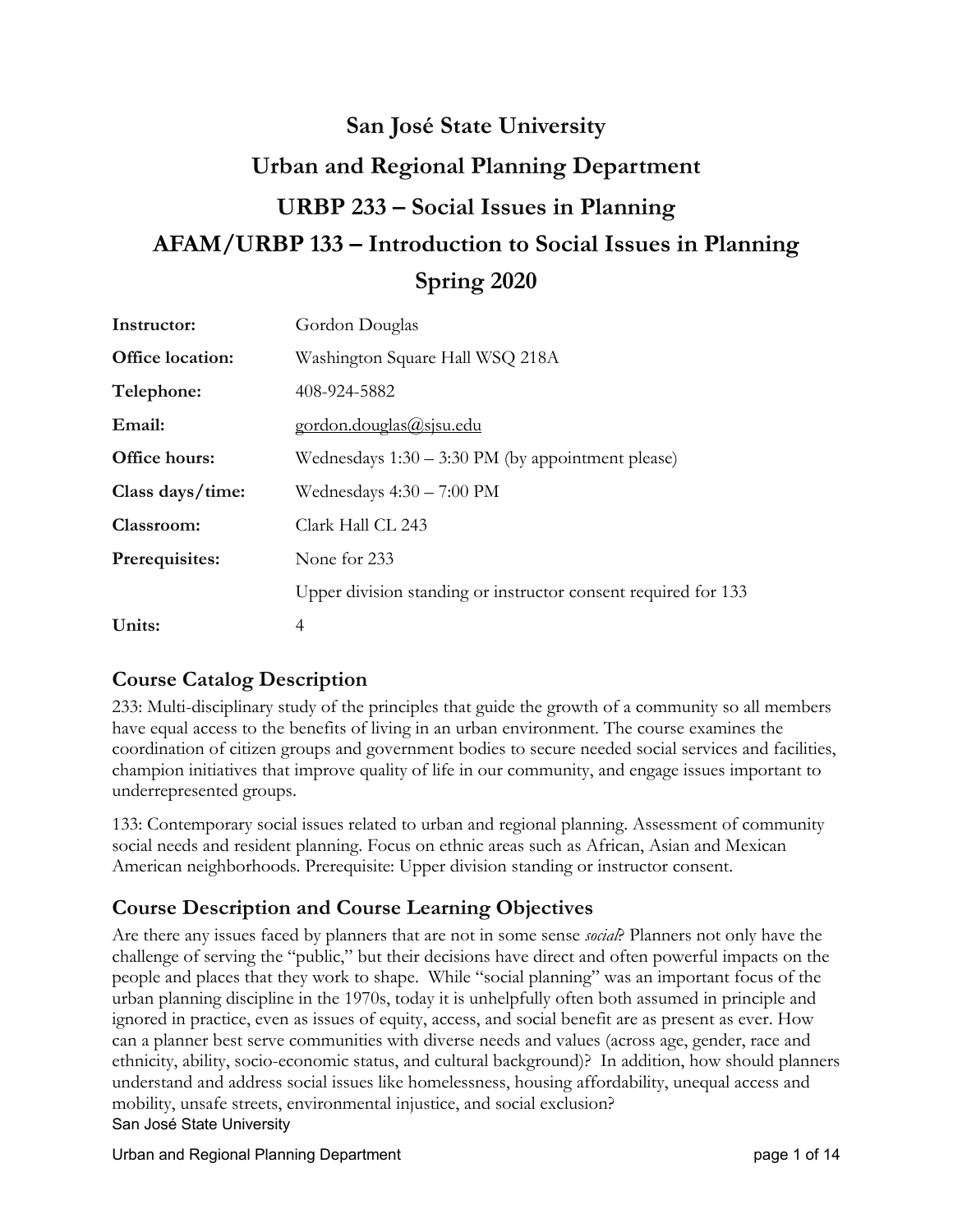The purpose of this course is to put a focus squarely on the social issues inherent in urban planning and development. Through readings, discussion, and an empirical research project, students will gain a foundation in urban social theories and key concepts and learn how to identify, think through, and ultimately address competing needs to ensure that all have an equal opportunity to both change and benefit from their environment. Subjects of discussion and analysis include planning for ability, age, gender, and race and concepts ranging from neighborhood identity to environmental justice.

Upon successful completion of the course, students will be able to:

- 1. Incorporate knowledge of different social theories and concepts in critically interpreting the urban planning process and be able to identify how planning and development does or does not account for differences in society and the distinctive needs of different segments of the public.
- 2. Identify and describe variables such as race, age, gender, class, and ability by which people and groups of people may be stratified or segmented, and the distinctive concerns and needs of different groups living and working in the urban environment.
- 3. Conduct empirical research in order to analyze local conditions and develop solutions to particular social problems in urban communities.
- 4. Understand the history of participatory planning and how to conduct respectful and community-engaged plan-making processes in our region.

## **Planning Accreditation Board (PAB) Knowledge Components**

This course partially covers the following PAB Knowledge Components: 1.(a), 1.(b), 1.(d), 1.(e), 2.(a), 2.(c), 2.(e), 3.(a), 3.(b), 3.(c), 3.(d), and 3.(e).

A complete list of the PAB Knowledge Components can be found at [http://www.sjsu.edu/urbanplanning/courses/pabknowledge.html.](http://www.sjsu.edu/urbanplanning/courses/pabknowledge.html)

## **Required Course Texts**

I've tried to assign many readings that are available online through the SJSU library or that the library holds in its physical collection. However, we will be reading two exciting new books in their entirety, one of which is not available through the library:

Klinenberg, Eric. 2019. *Palaces for the People: How Social Infrastructure Can Help Fight Inequality, Polarization, and the Decline of Civic Life.* New York: Broadway Books.

(\*this book is available as an ebook via the SJSU library: [https://sjsu](https://sjsu-primo.hosted.exlibrisgroup.com/permalink/f/1cue0e3/01CALS_ALMA71505199520002901)[primo.hosted.exlibrisgroup.com/permalink/f/1cue0e3/01CALS\\_ALMA71505199520002901.](https://sjsu-primo.hosted.exlibrisgroup.com/permalink/f/1cue0e3/01CALS_ALMA71505199520002901)

Stein, Samuel. 2019. *Capital City: Gentrification and the Real Estate State*. New York and London: Verso.

(\*this book can be purchased directly from Verso or wherever you prefer to buy or borrow books.)

Many other readings come from the following books that you can access online via SJSU's Ebook library (page numbers refer to the electronic version):

Fainstein, Susan S. & James DeFillippis (eds). 2016. *Readings in Planning Theory*, *4th Ed*. Malden Mass. and Oxford: John Wiley & Sons.

San José State University

Urban and Regional Planning Department **page 2** of 14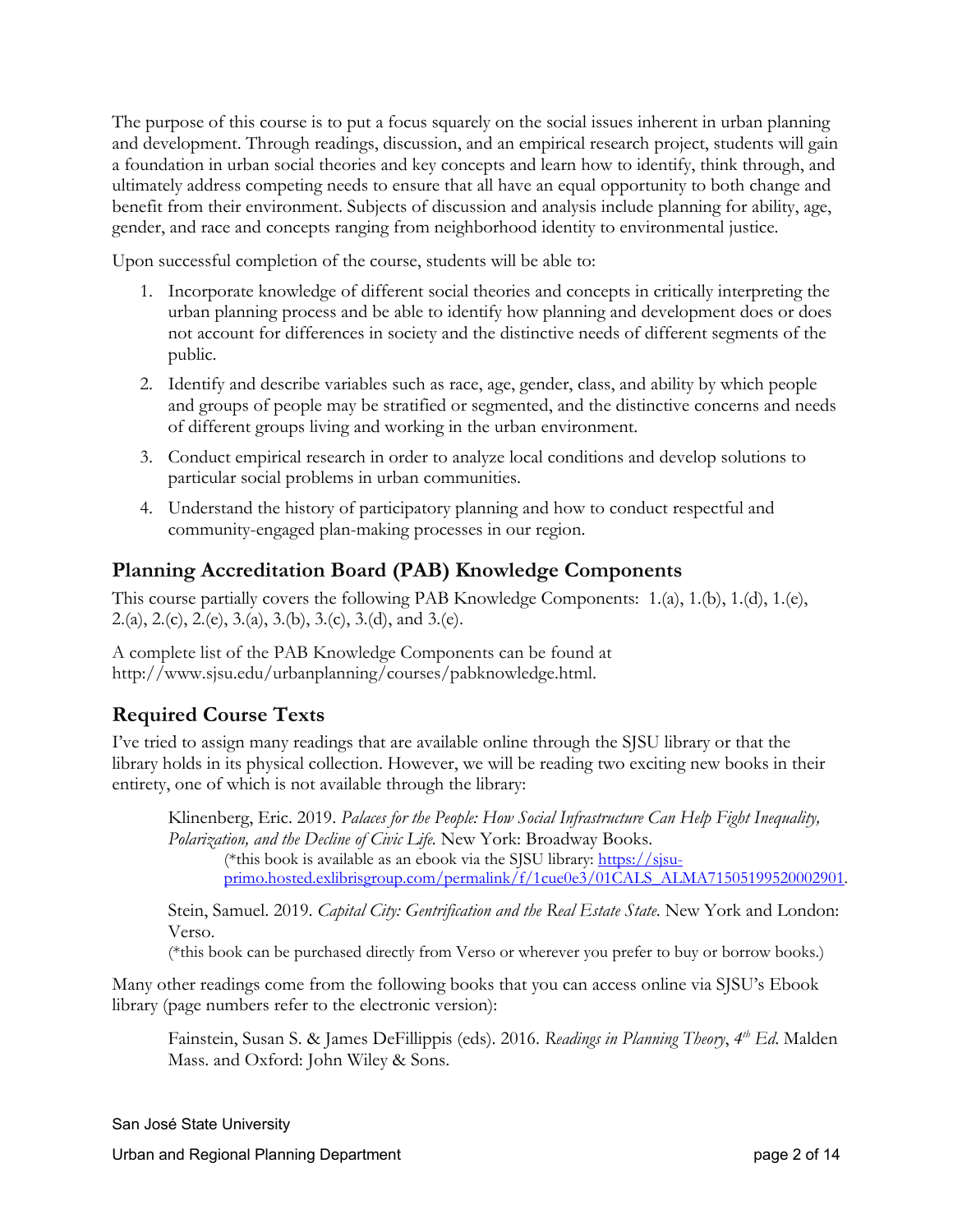ebook: [https://ebookcentral-proquest-](https://ebookcentral-proquest-com.libaccess.sjlibrary.org/lib/sjsu/reader.action?ppg=367&docID=4043002&tm=1503952739240)

[com.libaccess.sjlibrary.org/lib/sjsu/reader.action?ppg=367&docID=4043002&tm=1503952](https://ebookcentral-proquest-com.libaccess.sjlibrary.org/lib/sjsu/reader.action?ppg=367&docID=4043002&tm=1503952739240) [739240](https://ebookcentral-proquest-com.libaccess.sjlibrary.org/lib/sjsu/reader.action?ppg=367&docID=4043002&tm=1503952739240)

Logan, John & Harvey Molotch. 2007 (1987). *Urban Fortunes: The Political Economy of Place* (20th Anniversary Ed.). Berkeley and Los Angeles: University of California Press. ebook: [https://quod-lib-umich-edu.libaccess.sjlibrary.org/cgi/t/text/text](https://quod-lib-umich-edu.libaccess.sjlibrary.org/cgi/t/text/text-idx?c=acls;idno=heb31519.0001.001)[idx?c=acls;idno=heb31519.0001.001](https://quod-lib-umich-edu.libaccess.sjlibrary.org/cgi/t/text/text-idx?c=acls;idno=heb31519.0001.001)

Additional required readings, listed in the course schedule below, will be available online or distributed as necessary.

## **Course Requirements and Assignments**

Your grade for the course will be based on the following assignments and other activities:

|                                                                                                                                                                                                                                                                                                                                                                                                                                                                                                                                                                                                                                                                                                                                                                                                                                                            | Due<br>Date(s) | Percent of<br>Course | <b>Course Learning</b>    |
|------------------------------------------------------------------------------------------------------------------------------------------------------------------------------------------------------------------------------------------------------------------------------------------------------------------------------------------------------------------------------------------------------------------------------------------------------------------------------------------------------------------------------------------------------------------------------------------------------------------------------------------------------------------------------------------------------------------------------------------------------------------------------------------------------------------------------------------------------------|----------------|----------------------|---------------------------|
| Assignments                                                                                                                                                                                                                                                                                                                                                                                                                                                                                                                                                                                                                                                                                                                                                                                                                                                |                | Grade                | <b>Objectives Covered</b> |
| Participation                                                                                                                                                                                                                                                                                                                                                                                                                                                                                                                                                                                                                                                                                                                                                                                                                                              | weekly         | 10%                  | 1, 2, 3, 4                |
| Because this course will be taught as a graduate seminar, it<br>is essential that students come to class prepared to<br>contribute to our discussion of the readings and related<br>topics.                                                                                                                                                                                                                                                                                                                                                                                                                                                                                                                                                                                                                                                                |                |                      |                           |
| <b>Weekly Discussion Questions</b>                                                                                                                                                                                                                                                                                                                                                                                                                                                                                                                                                                                                                                                                                                                                                                                                                         | weekly         | 33%                  | 1, 2, 4                   |
| Each week, all students are required to write at least one<br>developed question and one personal connection/reaction<br>based on one or more of the readings for that class. These<br>can as short as a sentence each, but they must be<br>thoughtfully connected to the readings and potentially of<br>use for class discussion. This must be submitted -via email<br>at least six hours prior to the start of the seminar (e.g. by<br>10:30am on the day of class). I will read through them and<br>grade them (3 points for complete, 1.5 point for<br>unsatisfactory, 0 if not submitted), and we will use some<br>of them to guide our discussion during class. For those<br>student questions selected for in-class discussion, the<br>student who submitted it will be invited to expand/explain<br>it to the group, and then we will all discuss. |                |                      |                           |
| Neighborhood Social Issues Project Proposal                                                                                                                                                                                                                                                                                                                                                                                                                                                                                                                                                                                                                                                                                                                                                                                                                | 3/11           | 15%                  | 1, 2, 3                   |
| Conduct some preliminary research to select the<br>neighborhood for your Neighborhood Social Issues<br>Analysis (see below). Choose a neighborhood that you are<br>interested in and can visit easily – you will need to visit it<br>several times. For this assignment, select the<br>neighborhood that interests you and do enough<br>background research to propose the idea for your paper.<br>Proposal should include: neighborhood name and<br>location, the principle social issues that have defined it /<br>that it continues to face, several points of additional                                                                                                                                                                                                                                                                               |                |                      |                           |

#### San José State University

Urban and Regional Planning Department **page 3 of 14** and page 3 of 14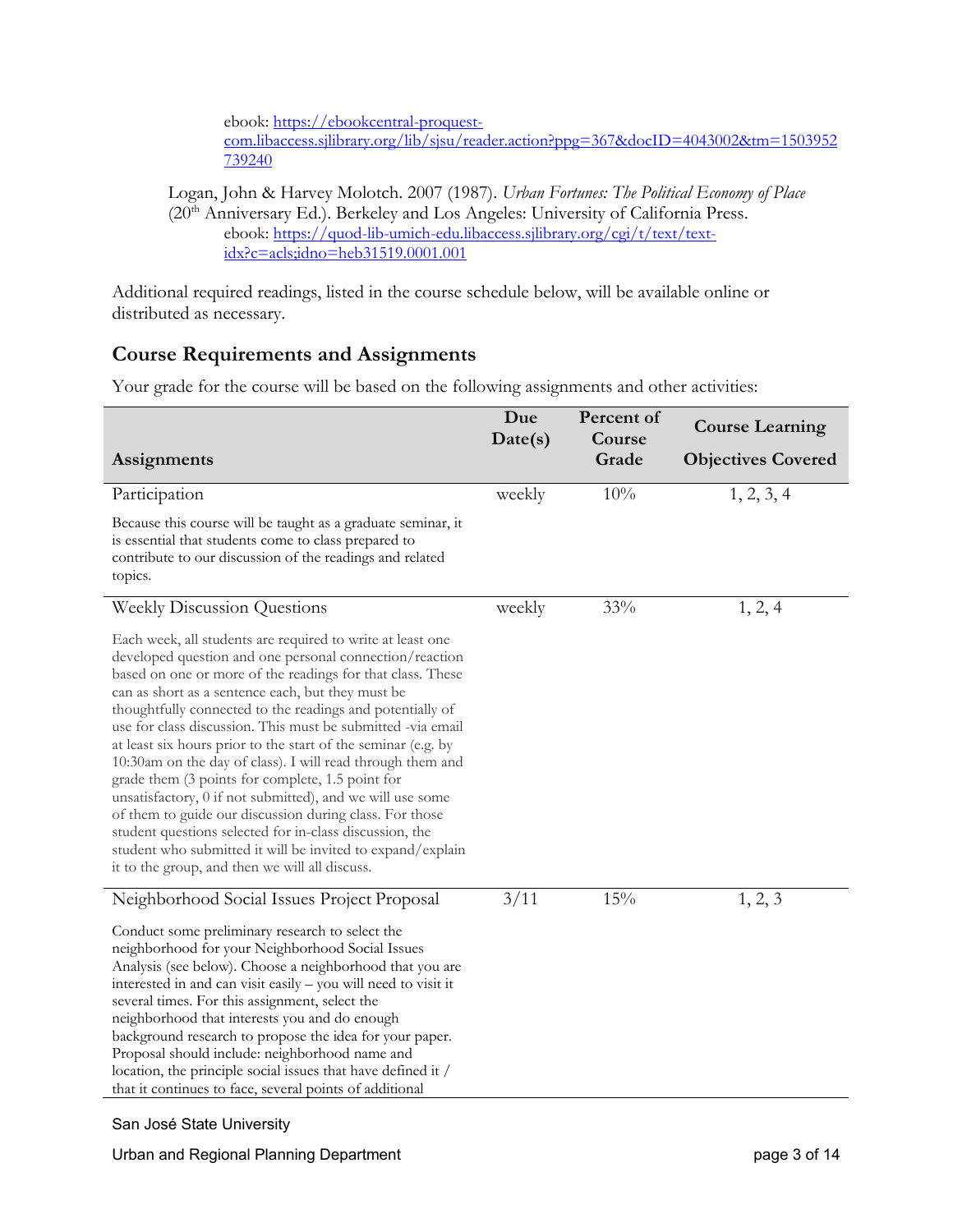| context for understanding it, a list of at least four relevant<br>sources that you can look it to learn more, and a plan for<br>visiting the site and conducting some minimal fieldwork<br>there to learn about the place.                                                                                                                                                                                                                                                                                                                                                                                                                                                                                                                                                                                                                                                                                                                                                                                                                                                                                                                        |                  |     |            |
|---------------------------------------------------------------------------------------------------------------------------------------------------------------------------------------------------------------------------------------------------------------------------------------------------------------------------------------------------------------------------------------------------------------------------------------------------------------------------------------------------------------------------------------------------------------------------------------------------------------------------------------------------------------------------------------------------------------------------------------------------------------------------------------------------------------------------------------------------------------------------------------------------------------------------------------------------------------------------------------------------------------------------------------------------------------------------------------------------------------------------------------------------|------------------|-----|------------|
| <b>Project Presentations</b>                                                                                                                                                                                                                                                                                                                                                                                                                                                                                                                                                                                                                                                                                                                                                                                                                                                                                                                                                                                                                                                                                                                      | 5/6              | 10% | 1, 2, 3    |
| Students will briefly present their Neighborhood Social<br>Issues Analysis projects (see below) during the last day of<br>regular class. Students enrolled in AFAM/URBP 133 who<br>have conducted research on the same neighborhood may<br>present as a group.                                                                                                                                                                                                                                                                                                                                                                                                                                                                                                                                                                                                                                                                                                                                                                                                                                                                                    |                  |     |            |
| Neighborhood Social Issues Analysis                                                                                                                                                                                                                                                                                                                                                                                                                                                                                                                                                                                                                                                                                                                                                                                                                                                                                                                                                                                                                                                                                                               | 5/13             | 32% | 1, 2, 3, 4 |
| (Engagement Unit Assignment)                                                                                                                                                                                                                                                                                                                                                                                                                                                                                                                                                                                                                                                                                                                                                                                                                                                                                                                                                                                                                                                                                                                      | $\omega$         |     |            |
| Students must select a neighborhood to study throughout<br>the semester. Use the knowledge of social issues in<br>planning gained in class, as well as the urban research<br>methods that we discuss, to analyze the social conditions<br>and challenges at work in the neighborhood vis-a-vis the<br>planning and development processes there. How have<br>urban planning and development (historical and ongoing)<br>shaped local conditions, and how might planners,<br>policymakers, or community members respond to address<br>them? Write a research paper presenting your findings and<br>thoughts. Papers should (for graduate students: must)<br>contain some original thoughts and conclusions about the<br>processes at work in the chosen neighborhood, and some<br>possible proposals for addressing local concerns or needs<br>going forward. All papers must demonstrate evidence of<br>visiting the site and conducting fieldwork (ethnographic<br>observation, interviews, land-use analysis, photography,<br>etc.) in addition to library/online research into local<br>conditions (planning/development records, other reports | 11 <sub>pm</sub> |     |            |
| or scholarship on the place, etc.). Images are also required.<br>Paper length is "as long as needed," but for graduate<br>students will likely be at least 10 pages, probably at least 6<br>or 7 for undergraduates.<br>*Multiple students may choose the same neighborhood<br>and visit together, but students must conduct their own<br>analyses and interpretation. (Undergraduate students<br>working on the same may collaborate on the presentation.)                                                                                                                                                                                                                                                                                                                                                                                                                                                                                                                                                                                                                                                                                       |                  |     |            |

Detailed instructions for each assignment will be discussed and distributed in class, and posted as necessary on the course website. Different expectations for undergraduate students as opposed to graduate students will be explained in detail.

#### **Final Examination or Evaluation**

This course is evaluated through multiple assignments and class participation. The Neighborhood Analysis assignment (see above) and corresponding Final Presentation constitute the culminating evaluation assignments for the course. There is no final exam.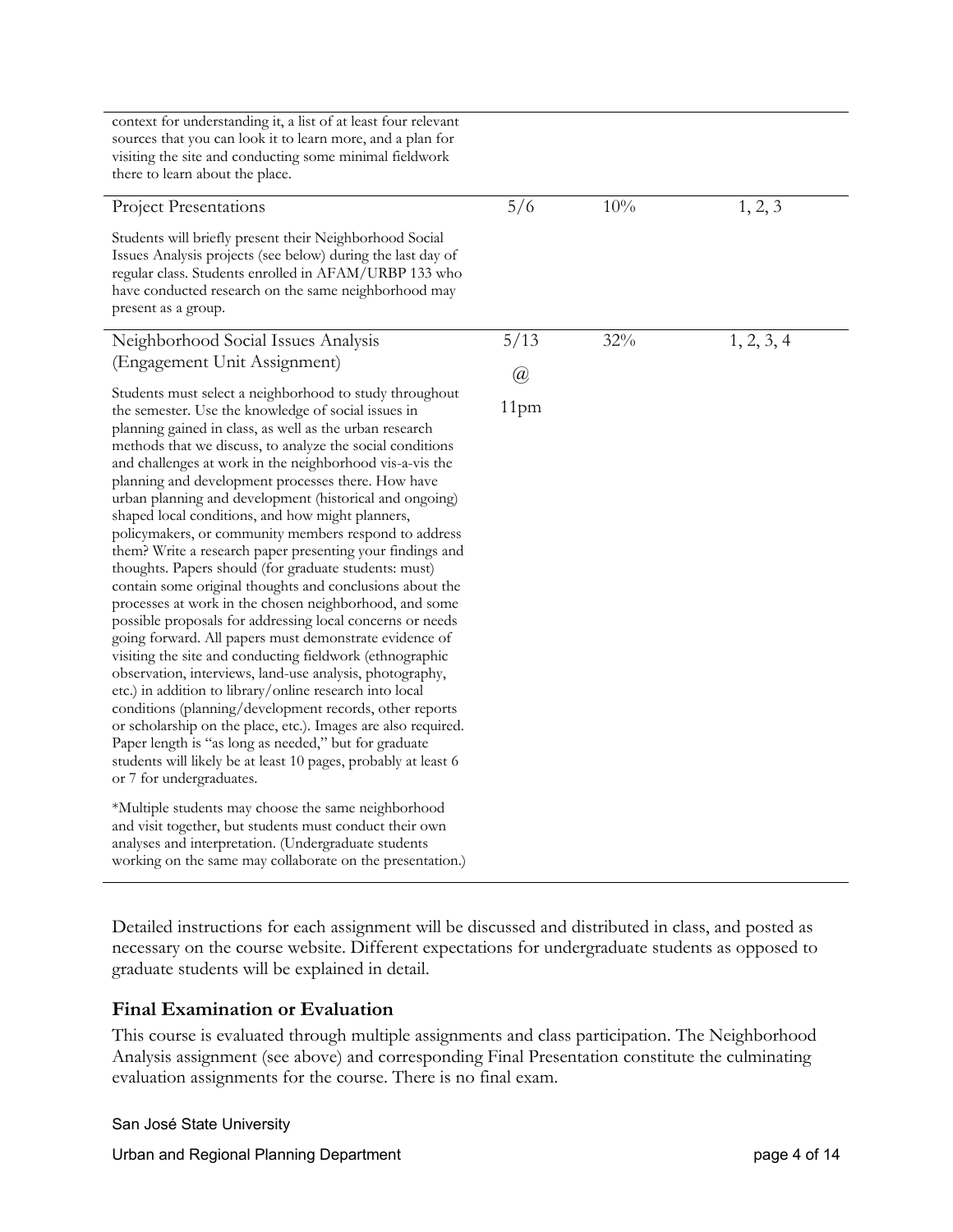## **Grading Information**

For course letter grade: A+ (98 and above); A (93 to 97); A- (90 to 92); B+ (88 to 89); B (83 to 87); B- (80 to 82); C+ (78 to 79); C (73 to 77); C- (70 to 72); D+ (68 to 69); D (63 to 67); D- (60 to 62); F (below 60)

If a student gets an 29/33 on the discussion questions, 15/15 on the proposal, 9/10 on the presentation, 30/32 on the final project, and receives 10 points for demonstrating consistent and engaged participation, her or his final letter grade can be calculated as a total of 93/100. The score of 93 for this student equals a letter grade of "A"

### **Course Workload**

Success in this course is based on the expectation that students will spend, for each unit of credit, a minimum of forty-five hours over the length of the course (normally 3 hours per unit per week with 1 of the hours used for lecture) for instruction or preparation/studying or course related activities including but not limited to internships, labs, clinical practica. Other course structures will have equivalent workload expectations as described in the syllabus.

Because this is a four-unit class, you can expect to spend a minimum of nine hours per week in addition to time spent in class and on scheduled tutorials or activities. Special projects or assignments may require additional work for the course. Careful time management will help you keep up with readings and assignments and enable you to be successful in all of your courses. For this class, you will have to undertake additional activities outside the class hours such as completing the assigned reading, visiting your field site, and completing assignments (including preparing for the presentation). Details on how to complete these activities will be provided in class. For the 1 unit engagement unit, the instructor will spend an additional 15 hours per semester on activities such as: designing the engagement unit activities and the related assignments, coordinating with community partners to implement the activities, advising students outside of class on a weekly basis as needed, and grading the engagement unit activity assignments.

## **Classroom Protocol**

This course will run as a traditional graduate seminar: not a lecture, but a group discussion, led by the instructor but driven by student ideas, questions, and reactions to readings. Because the class relies on students being thoughtfully engaged in our discussion of course readings and related topics, all students are expected to come to class prepared to contribute. I understand some students are quieter than others; that's fine, and there are many ways to demonstrate that you are actively engaged without talking all the time. One of them is recognizing that the readings are carefully chosen core content and doing them. That said, we are a small group and you are all present and future colleagues, so I hope with time everyone will begin to feel comfortable speaking. Perhaps more importantly, there are also many things students can do to demonstrate they are *not* engaged, such as staring at a phone or computer screen during discussion, arriving late or dozing off, not prioritizing attendance and assignments, etc. We will discuss all of this more in class.

## **University Policies**

Per University Policy S16-9, university-wide policy information relevant to all courses, such as academic integrity, accommodations, etc. will be available on Office of Graduate and Undergraduate Programs' [Syllabus Information web page](http://www.sjsu.edu/gup/syllabusinfo/) at http://www.sjsu.edu/gup/syllabusinfo/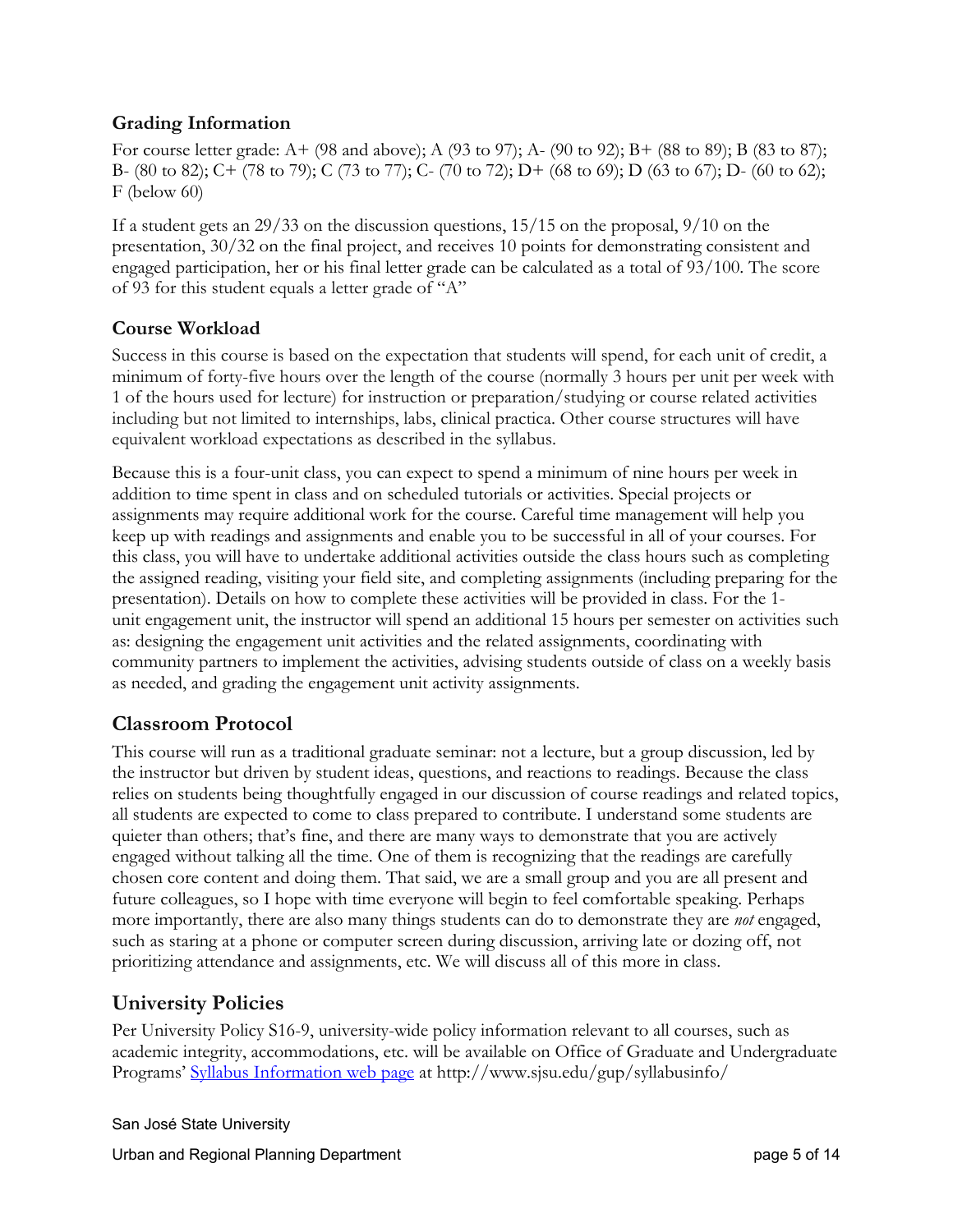## **Plagiarism and Citing Sources Properly**

Plagiarism is the use of someone else's language, images, data, or ideas without proper attribution. It is a very serious offense both in the university and in your professional work. In essence, plagiarism is both theft and lying: you have stolen someone else's ideas, and then lied by implying that they are your own.

> **Plagiarism will lead to grade penalties and a record filed with the Office of Student Conduct and Ethical Development. In severe cases, students may also fail the course or even be expelled from the university.**

**If you are unsure what constitutes plagiarism, it is your responsibility to make sure you clarify the issues before you hand in draft or final work.**

Learning when to cite a source and when not to is an art, not a science. However, here are some common examples of plagiarism that you should be careful to avoid:

- Using a sentence (or even a part of a sentence) that someone else wrote without identifying the language as a quote by putting the text in quote marks and referencing the source.
- Paraphrasing somebody else's theory or idea without referencing the source.
- Using a picture or table from a webpage or book without reference the source.
- Using data some other person or organization has collected without referencing the source.

The University of Indiana has developed a very helpful website with concrete examples about proper paraphrasing and quotation. See in particular the following pages:

- Overview of plagiarism at [www.indiana.edu/~istd/overview.html](http://www.indiana.edu/%7Eistd/overview.html)
- Examples of plagiarism at [www.indiana.edu/~istd/examples.html](http://www.indiana.edu/%7Eistd/examples.html)
- Plagiarism quiz at [www.indiana.edu/~istd/test.html](http://www.indiana.edu/%7Eistd/test.html)

If you still have questions, feel free to talk to me personally. There is nothing wrong with asking for help, whereas even unintentional plagiarism is a serious offense.

#### **Citation style**

It is important to properly cite any references you use in your assignments. The Department of Urban and Regional Planning uses Kate Turabian's *A Manual for Writers of Research Papers, Theses, and Dissertations*, 8th edition (University of Chicago Press, 2013, ISBN 780226816388). Copies are available in the SJSU King Library. Additionally, the book is relatively inexpensive, and you may wish to purchase a copy. Please note that Turabian's book describes two systems for referencing materials: (1) "notes" (footnotes or endnotes), plus a corresponding bibliography, and (2) in-text parenthetical references, plus a corresponding reference list.

Students may use either of the styles in this course, as long as they pick one or the other to use consistently throughout any given assignment. In planning, footnotes or endnotes are typical. In academic sociological writing, using parenthetical citations in-text, with footnotes/endnotes used for more discursive asides, is more common.

#### San José State University

Urban and Regional Planning Department **page 6 of 14** and  $P$  and  $P$  and  $P$  and  $P$  and  $P$  and  $P$  and  $P$  and  $P$  and  $P$  and  $P$  and  $P$  and  $P$  and  $P$  and  $P$  and  $P$  and  $P$  and  $P$  and  $P$  and  $P$  and  $P$  and  $P$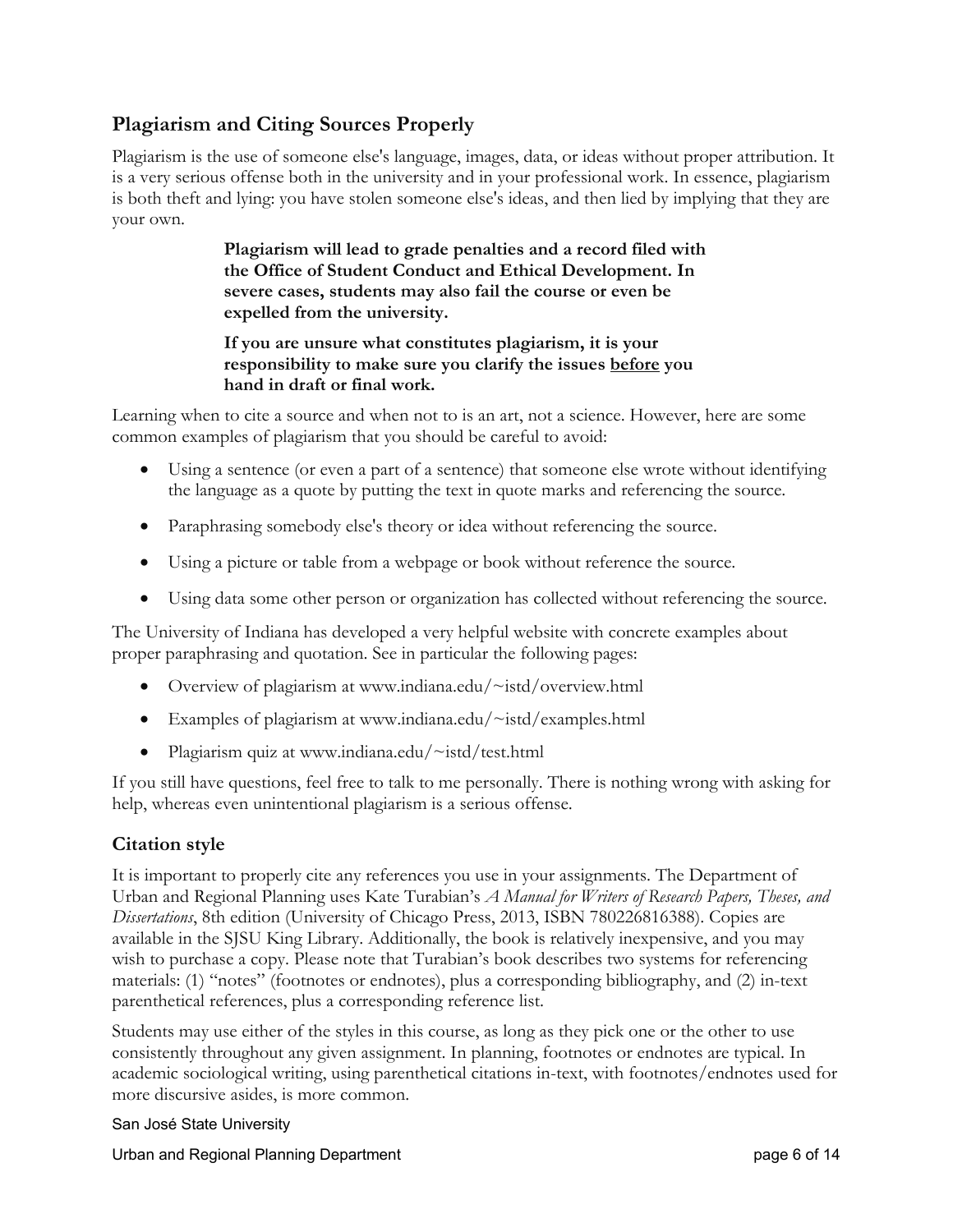## **URBP 233 / 133 – Social Issues In Planning Spring 2020 Course Schedule**

\*Subject to change with fair notice – any changes will be announced in class well in advance. Readings listed here are to be complete *before* that day's class.

| No. | Date | Topic, Reading and Assignments                                                                                                                                                                                                                                                                                                                                                                                                                                                                                                                                                                                                                                      |
|-----|------|---------------------------------------------------------------------------------------------------------------------------------------------------------------------------------------------------------------------------------------------------------------------------------------------------------------------------------------------------------------------------------------------------------------------------------------------------------------------------------------------------------------------------------------------------------------------------------------------------------------------------------------------------------------------|
|     | 1/22 | (no class)                                                                                                                                                                                                                                                                                                                                                                                                                                                                                                                                                                                                                                                          |
|     |      | <b>Introduction: All Planning is Social</b>                                                                                                                                                                                                                                                                                                                                                                                                                                                                                                                                                                                                                         |
| 1   | 1/29 | Logan and Molotch (2007 [1987]) "The Social Construction of Cities" (pp. 1-15) in<br>their Urban Fortunes: The Political Economy of Place. ebook via library: https://quod-lib-<br>umich-edu.libaccess.sjlibrary.org/cgi/t/text/text-<br>$idx?c = acts; idno = heb31519.0001.001$<br>"Ch. 7 The Social Issues" (pp. 105-121) in his Contemporary Urban Planning, 10 <sup>th</sup> Ed.<br>Distributed before class.                                                                                                                                                                                                                                                  |
|     |      | The History and Persistence of Racism in Urban Planning                                                                                                                                                                                                                                                                                                                                                                                                                                                                                                                                                                                                             |
| 2   | 2/5  | Listen online to the 2017 interview with Richard Rothstein about his book The Color<br>of Law: A Forgotten History of How Our Government Segregated America (2017) from Fresh<br>Air with Terry Gross (35 mins). Online at:<br>https://www.npr.org/2017/05/03/526655831/a-forgotten-history-of-how-the-u-s-<br>government-segregated-america<br>Eli Moore, Nicole Montojo, and Nicole Mauri. 2019. "Introduction" (pp. 7-15) and<br>"Exclusionary Zoning" (pp. 29-34) in their Roots, Race & Place: A History of Racially<br>Exclusionary Housing in the San Francisco Bay Area. Berkeley, CA: Haas Institute for a<br>Fair and Inclusive Society.                  |
|     |      | Luke Cole & Sheila Foster (2000) "The Political Economy of Environmental<br>Racism" (pp. 34-53) in their From the Ground Up: Environmental Racism and the Rise of<br>the Environmental Justice Movement. Ebook via library:<br>http://ebookcentral.proquest.com.libaccess.sjlibrary.org/lib/sjsu/reader.action?ppg<br>=47&docID=2081629&tm=1547591831550<br>Tracy Jan (2018) "Redlining was Banned 50 Years Ago. It's Still Hurting Minorities<br>Today," The Washington Post, 28 March 2018. Online at:<br>https://www.washingtonpost.com/news/wonk/wp/2018/03/28/redlining-was-<br>banned-50-years-ago-its-still-hurting-minorities-today/?utm_term=.de4ddd9e5ab2 |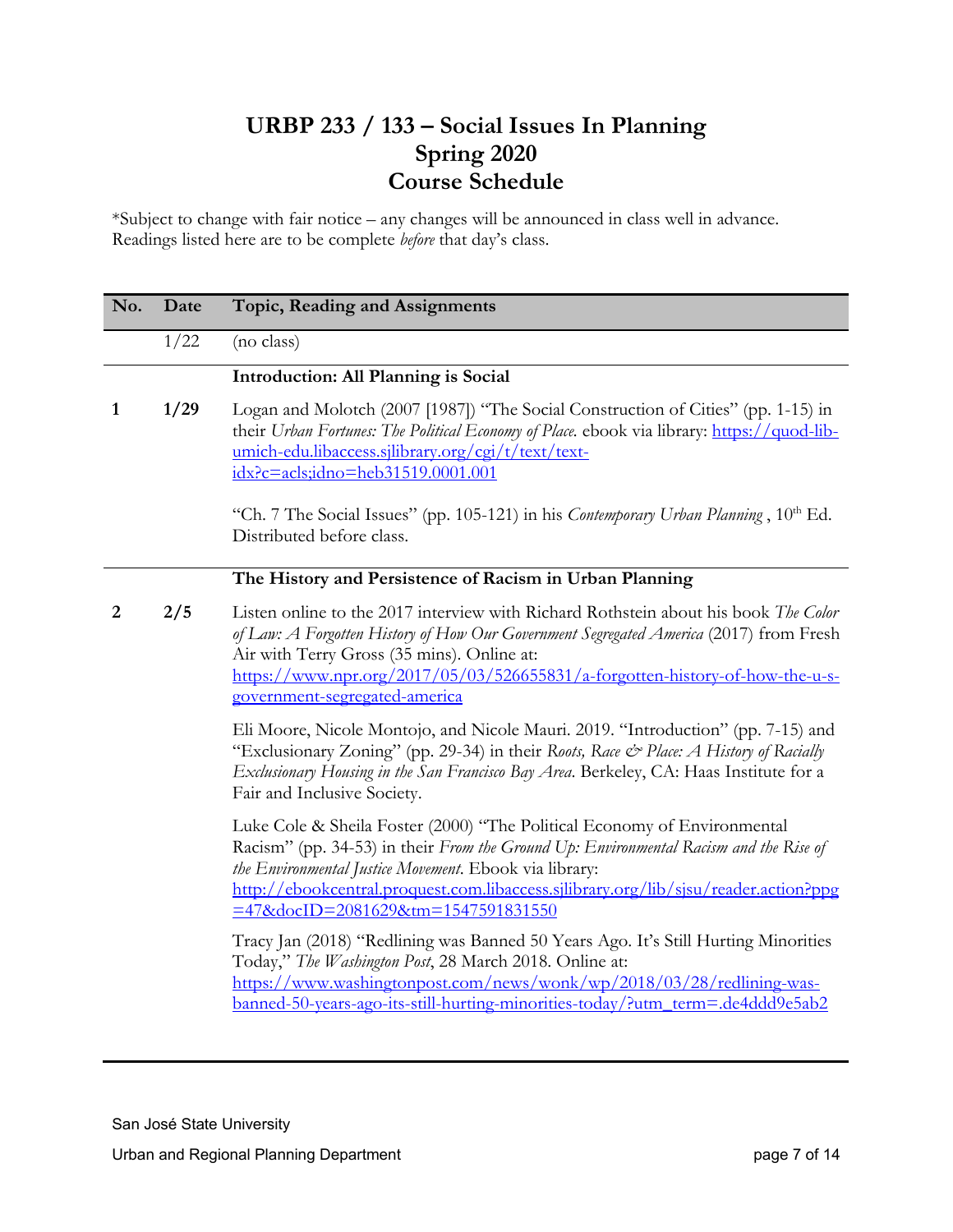#### **3 2/12 Unjust Geographies and the Neoliberal City**

Logan and Molotch (2007 [1987]) "The City as a Growth Machine" (pp. 50-98) and "Overcoming Resistance to Value-Free Development" (pp. 200-47) in their *Urban Fortunes: The Political Economy of Place.* ebook via library.

Edward Soja (2010) "On the Production of Unjust Geographies" (pp. 31-66) in his *Seeking Spatial Justice*. Online via library: https://sisu[primo.hosted.exlibrisgroup.com/primo](https://sjsu-primo.hosted.exlibrisgroup.com/primo-explore/fulldisplay?docid=01CALS_ALMA71381298830002901&context=L&vid=01CALS_SJO&search_scope=EVERYTHING&tab=everything&lang=en_US)[explore/fulldisplay?docid=01CALS\\_ALMA71381298830002901&context=L&vid=](https://sjsu-primo.hosted.exlibrisgroup.com/primo-explore/fulldisplay?docid=01CALS_ALMA71381298830002901&context=L&vid=01CALS_SJO&search_scope=EVERYTHING&tab=everything&lang=en_US) [01CALS\\_SJO&search\\_scope=EVERYTHING&tab=everything&lang=en\\_US](https://sjsu-primo.hosted.exlibrisgroup.com/primo-explore/fulldisplay?docid=01CALS_ALMA71381298830002901&context=L&vid=01CALS_SJO&search_scope=EVERYTHING&tab=everything&lang=en_US)

Gordon Douglas (2018) "Ch. 3 Individualizing Civic Responsibility" (pp. 45-71 ) in *The Help-Yourself City: Legitimacy and Inequality in DIY Urbanism*. Ebook via library: [https://sjsu-primo.hosted.exlibrisgroup.com/primo](https://sjsu-primo.hosted.exlibrisgroup.com/primo-explore/fulldisplay?docid=01CALS_ALMA71484436070002901&context=L&vid=01CALS_SJO&search_scope=EVERYTHING&tab=everything&lang=en_US)[explore/fulldisplay?docid=01CALS\\_ALMA71484436070002901&context=L&vid=](https://sjsu-primo.hosted.exlibrisgroup.com/primo-explore/fulldisplay?docid=01CALS_ALMA71484436070002901&context=L&vid=01CALS_SJO&search_scope=EVERYTHING&tab=everything&lang=en_US) 01CALS\_SJO&search\_scope=EVERYTHING&tab=everything&lang=en\_US

#### **4 2/19 Mobility Justice | \*Special Event: How Women Travel\***

Ruth Butler & Sophia Bowlby (1997) "Bodies and Spaces: An Exploration of Disabled People's Experiences of Public Space," *Environment and Planning D: Society and Space*, vol. 15(4): 411-33. Article on Canvas.

Adonia Lugo, Naomi Doerner, Do Lee, Sarah McCullough, Sahra Sulaiman & Carolyn Szczepanski (2017). *Untokening 1.0 – Principles of Mobility Justice.* Untokening Network / untokening.org*:*  [http://www.untokening.org/updates/2017/11/11/untokening-10-principles-of](http://www.untokening.org/updates/2017/11/11/untokening-10-principles-of-mobility-justice)[mobility-justice](http://www.untokening.org/updates/2017/11/11/untokening-10-principles-of-mobility-justice)

LA County Metro (2019). *Understanding How Women Travel*. Download report in pdf or read on Scribd here: [https://www.scribd.com/document/426595576/Understanding-How-Women-](https://www.scribd.com/document/426595576/Understanding-How-Women-Travel-Full-Report)[Travel-Full-Report](https://www.scribd.com/document/426595576/Understanding-How-Women-Travel-Full-Report)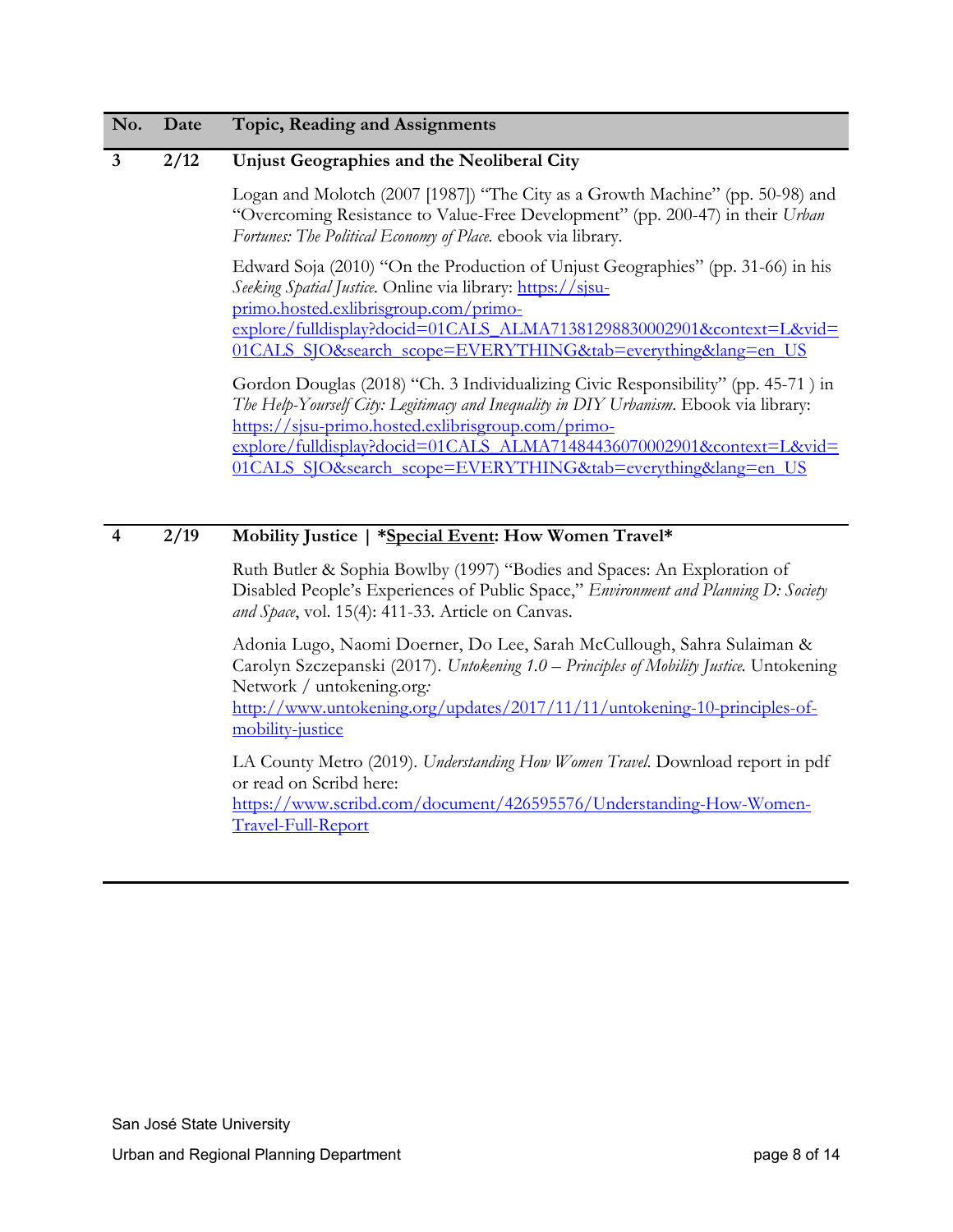#### **5 2/26 Informality**

Ananya Roy (2005) "Urban Informality: Toward an Epistemology of Planning" *Journal of the American Planning Association* 71(2): 147-58. **https://sisu**[primo.hosted.exlibrisgroup.com/primo](https://sjsu-primo.hosted.exlibrisgroup.com/primo-explore/fulldisplay?docid=TN_tayfranc10.1080/01944360508976689&context=PC&vid=01CALS_SJO&search_scope=EVERYTHING&tab=everything&lang=en_US)[explore/fulldisplay?docid=TN\\_tayfranc10.1080/01944360508976689&context=PC](https://sjsu-primo.hosted.exlibrisgroup.com/primo-explore/fulldisplay?docid=TN_tayfranc10.1080/01944360508976689&context=PC&vid=01CALS_SJO&search_scope=EVERYTHING&tab=everything&lang=en_US) [&vid=01CALS\\_SJO&search\\_scope=EVERYTHING&tab=everything&lang=en\\_](https://sjsu-primo.hosted.exlibrisgroup.com/primo-explore/fulldisplay?docid=TN_tayfranc10.1080/01944360508976689&context=PC&vid=01CALS_SJO&search_scope=EVERYTHING&tab=everything&lang=en_US) [US](https://sjsu-primo.hosted.exlibrisgroup.com/primo-explore/fulldisplay?docid=TN_tayfranc10.1080/01944360508976689&context=PC&vid=01CALS_SJO&search_scope=EVERYTHING&tab=everything&lang=en_US)

Adrian Guillermo Aguilar & Clemencia Santos (2011) "Informal Settlements' Needs and Environmental Conservation in Mexico City: An Unsolved Challenge for Land-Use Policy." *Land Use Policy* 28(4): 649-662. [https://www-sciencedirect](https://www-sciencedirect-com.libaccess.sjlibrary.org/science/article/pii/S0264837710001134)[com.libaccess.sjlibrary.org/science/article/pii/S0264837710001134](https://www-sciencedirect-com.libaccess.sjlibrary.org/science/article/pii/S0264837710001134)

Noah Durst & Jake Wegmann (2017) "Informal Housing in the United States." *International Journal of Urban & Regional Research*, 41(2): 282-97. [https://web-a](https://web-a-ebscohost-com.libaccess.sjlibrary.org/ehost/detail/detail?vid=0&sid=c69b4c39-e457-4c5a-ad44-aa5aa3daaaae%40sdc-v-sessmgr02&bdata=JnNpdGU9ZWhvc3QtbGl2ZSZzY29wZT1zaXRl#bib56)[ebscohost-com.libaccess.sjlibrary.org/ehost/detail/detail?vid=0&sid=c69b4c39](https://web-a-ebscohost-com.libaccess.sjlibrary.org/ehost/detail/detail?vid=0&sid=c69b4c39-e457-4c5a-ad44-aa5aa3daaaae%40sdc-v-sessmgr02&bdata=JnNpdGU9ZWhvc3QtbGl2ZSZzY29wZT1zaXRl#bib56) [e457-4c5a-ad44-aa5aa3daaaae%40sdc-v](https://web-a-ebscohost-com.libaccess.sjlibrary.org/ehost/detail/detail?vid=0&sid=c69b4c39-e457-4c5a-ad44-aa5aa3daaaae%40sdc-v-sessmgr02&bdata=JnNpdGU9ZWhvc3QtbGl2ZSZzY29wZT1zaXRl#bib56)[sessmgr02&bdata=JnNpdGU9ZWhvc3QtbGl2ZSZzY29wZT1zaXRl#bib56](https://web-a-ebscohost-com.libaccess.sjlibrary.org/ehost/detail/detail?vid=0&sid=c69b4c39-e457-4c5a-ad44-aa5aa3daaaae%40sdc-v-sessmgr02&bdata=JnNpdGU9ZWhvc3QtbGl2ZSZzY29wZT1zaXRl#bib56)

Gordon Douglas (2018) "Ch. 7 Conclusions" (pp. 164-187) in *The Help-Yourself City: Legitimacy and Inequality in DIY Urbanism*. ebook via library: [https://sjsu](https://sjsu-primo.hosted.exlibrisgroup.com/primo-explore/fulldisplay?docid=01CALS_ALMA71484436070002901&context=L&vid=01CALS_SJO&search_scope=EVERYTHING&tab=everything&lang=en_US)[primo.hosted.exlibrisgroup.com/primo](https://sjsu-primo.hosted.exlibrisgroup.com/primo-explore/fulldisplay?docid=01CALS_ALMA71484436070002901&context=L&vid=01CALS_SJO&search_scope=EVERYTHING&tab=everything&lang=en_US)[explore/fulldisplay?docid=01CALS\\_ALMA71484436070002901&context=L&vid=](https://sjsu-primo.hosted.exlibrisgroup.com/primo-explore/fulldisplay?docid=01CALS_ALMA71484436070002901&context=L&vid=01CALS_SJO&search_scope=EVERYTHING&tab=everything&lang=en_US) 01CALS\_SJO&search\_scope=EVERYTHING&tab=everything&lang=en\_US

#### **Housing**

**6 3/4** Logan & Molotch (2007 [1987]) and "Homes: Exchange and Sentiment in the Neighborhood" (pp. 99-146) in their *Urban Fortunes: The Political Economy of Place.*

> Listen online to the 2019 episode "Kelsey Banes on Housing Activism and Homeless Services in Palo Alto" from *The Henry George Program*: <http://seethecat.org/ep/2019-10-03.html>

Kevin Truong (2017) "Study Finds Whiter Bay Area Cities Are Shirking Their Affordable Housing Goals," *San Francisco Business Times*: [https://www.bizjournals.com/sanfrancisco/news/2017/08/24/bay-area](https://www.bizjournals.com/sanfrancisco/news/2017/08/24/bay-area-affordable-housing-race-demographics.html)[affordable-housing-race-demographics.html](https://www.bizjournals.com/sanfrancisco/news/2017/08/24/bay-area-affordable-housing-race-demographics.html)

Eli Moore, Nicole Montojo & Nicole Mauri (2019) "Racialized Public Housing Policies" (pp. 38-44) in their *Roots, Race & Place: A History of Racially Exclusionary Housing in the San Francisco Bay Area*. Berkeley, CA: Haas Institute for a Fair and Inclusive Society:<https://belonging.berkeley.edu/rootsraceplace>

Samuel Stein (2019). Introduction and Ch. 1 in his *Capital City: Gentrification and the Real Estate State.*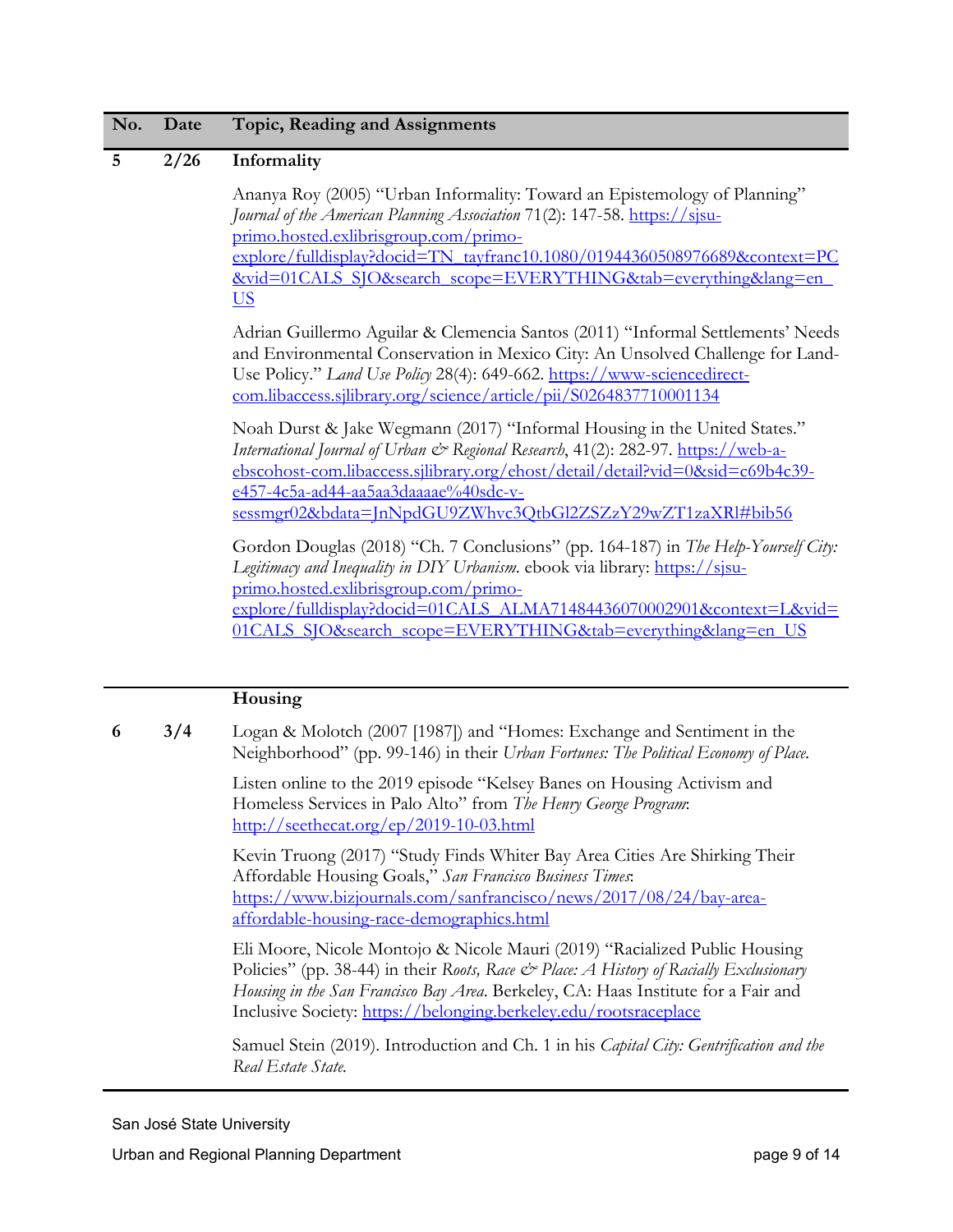#### **7 3/11 Gentrification**

Derek Hyra (2015) "The back-to-the-city movement: Neighbourhood redevelopment and processes of political and cultural displacement," *Urban Studies* vol. 52(10): pp. 1753-73. https://sisu[primo.hosted.exlibrisgroup.com/permalink/f/egdih2/TN\\_sage\\_s10\\_1177\\_004209](https://sjsu-primo.hosted.exlibrisgroup.com/permalink/f/egdih2/TN_sage_s10_1177_0042098014539403) [8014539403](https://sjsu-primo.hosted.exlibrisgroup.com/permalink/f/egdih2/TN_sage_s10_1177_0042098014539403)

Melody Hoffman (2016) "Bike Lanes are White Lanes: Gentrification and Historical Racism in Portland's Bicycle Infrastructure Planning," Ch. 3 in her *Bike Lanes are White Lanes*. Ebook via library: [http://libaccess.sjlibrary.org/login?url=https://search.ebscohost.com/login.aspx?d](http://libaccess.sjlibrary.org/login?url=https://search.ebscohost.com/login.aspx?direct=true&db=nlebk&AN=1239550&site=ehost-live&scope=site&ebv=EK&ppid=Page-__-44) [irect=true&db=nlebk&AN=1239550&site=ehost](http://libaccess.sjlibrary.org/login?url=https://search.ebscohost.com/login.aspx?direct=true&db=nlebk&AN=1239550&site=ehost-live&scope=site&ebv=EK&ppid=Page-__-44)[live&scope=site&ebv=EK&ppid=Page-\\_\\_-44](http://libaccess.sjlibrary.org/login?url=https://search.ebscohost.com/login.aspx?direct=true&db=nlebk&AN=1239550&site=ehost-live&scope=site&ebv=EK&ppid=Page-__-44)

Benjamin Schneider (2018) "How Transit-Oriented Development Can Prevent Displacement," *Citylab* [https://www.citylab.com/equity/2018/04/how-transit](https://www.citylab.com/equity/2018/04/how-transit-oriented-development-can-prevent-displacement/556373/)[oriented-development-can-prevent-displacement/556373/](https://www.citylab.com/equity/2018/04/how-transit-oriented-development-can-prevent-displacement/556373/)

Kriston Capps (2019) "The Hidden Winners in Neighborhood Gentrification," *Citylab*. Online: [https://www.citylab.com/equity/2019/07/gentrification-effects](https://www.citylab.com/equity/2019/07/gentrification-effects-neighborhood-data-economic-statistics/594064/)[neighborhood-data-economic-statistics/594064/](https://www.citylab.com/equity/2019/07/gentrification-effects-neighborhood-data-economic-statistics/594064/) (Please also peruse the actual study referenced in the article.)

Stein (2019). Chs. 2 and 3 in his *Capital City: Gentrification and the Real Estate State.*

#### **8 3/16 SPECIAL MONDAY Class: \*Samuel Stein on the Real Estate State\***

Finish Stein (2019) Chs. 4, 5, and Conclusion in his *Capital City: Gentrification and the Real Estate State*.

**8 3/18** *(NO CLASS)*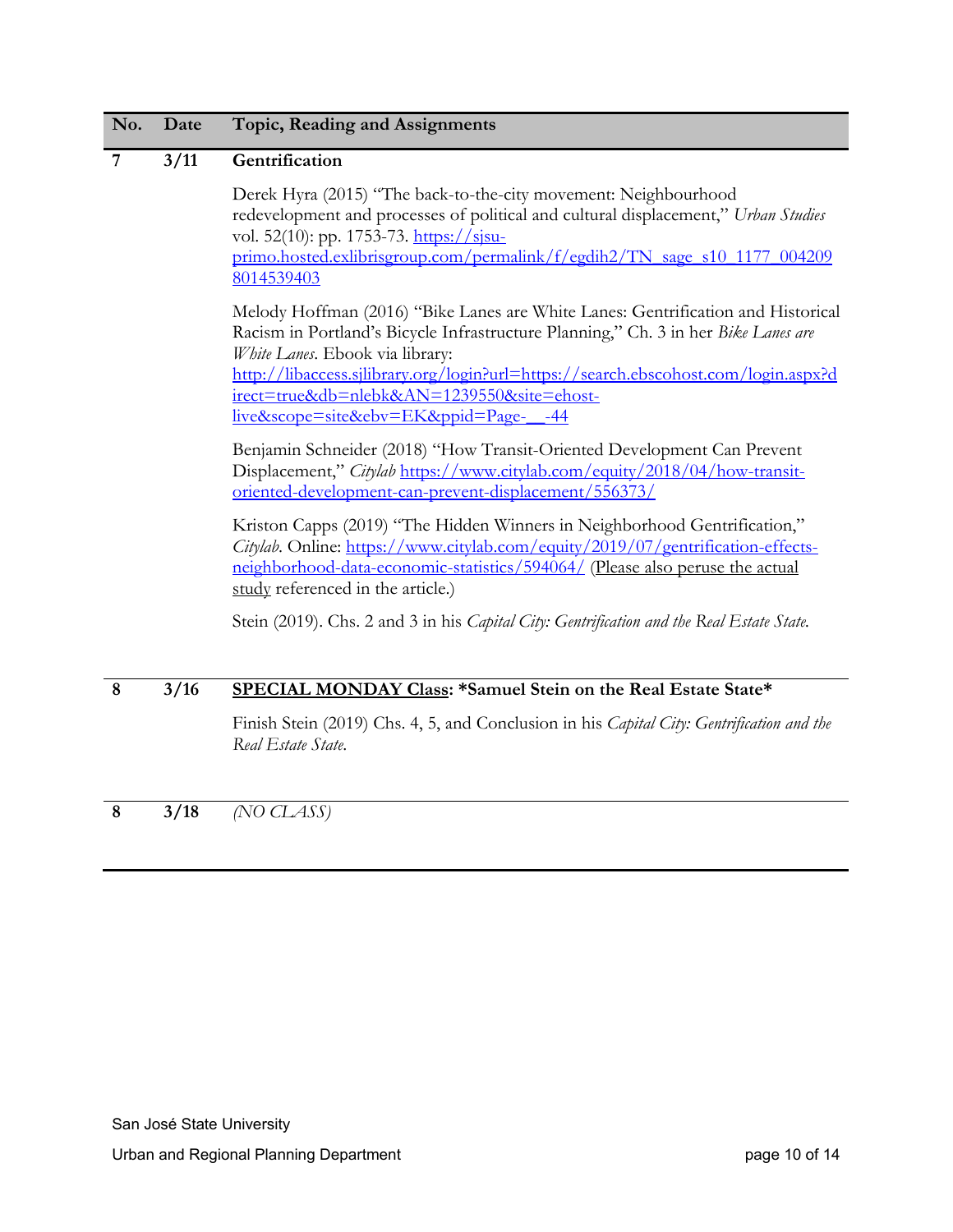#### **9 3/25 Community Identity, Advocacy and Participation**

Paul Davidoff (1965) "Advocacy and Pluralism in Planning" (pp. 426-40) in Fainstein & DeFilippis *Readings in Planning Theory*.

Diane Day (1997) "Citizen Participation in the Planning Process: An Essentially Contested Concept," *Journal of Planning Literature* 11(3): 421-34. (reading distributed in class.)

Ethan Seltzer & Dillon Mahmoudi (2013) "Citizen Participation, Open Innovation, and Crowdsourcing: Challenges and Opportunities for Planning," *Journal of Planning Literature* 27: 43-60. [https://sjsu-primo.hosted.exlibrisgroup.com/primo](https://sjsu-primo.hosted.exlibrisgroup.com/primo-explore/fulldisplay?docid=TN_proquest1622295326&context=PC&vid=01CALS_SJO&search_scope=EVERYTHING&tab=everything&lang=en_US)explore/fulldisplay?docid=TN\_proquest1622295326&context=PC&vid=01CALS [SJO&search\\_scope=EVERYTHING&tab=everything&lang=en\\_US](https://sjsu-primo.hosted.exlibrisgroup.com/primo-explore/fulldisplay?docid=TN_proquest1622295326&context=PC&vid=01CALS_SJO&search_scope=EVERYTHING&tab=everything&lang=en_US)

Andrew Deener (2016) "The Ecology of Neighborhood Participation and the Reproduction of Political Conflict," *International Journal of Urban and Regional Research*, vol. 40(4): pp. 817-32. [https://www-sciencedirect](https://www-sciencedirect-com.libaccess.sjlibrary.org/science/article/pii/S0264837710001134)[com.libaccess.sjlibrary.org/science/article/pii/S0264837710001134](https://www-sciencedirect-com.libaccess.sjlibrary.org/science/article/pii/S0264837710001134)

Matthias Gafni (2020). "Volunteers Create Unapproved Tiny Home Development on Oakland Median," *The San Francisco Chronicle*. [https://www.sfchronicle.com/bayarea/article/Volunteers-build-unapproved-tiny](https://www.sfchronicle.com/bayarea/article/Volunteers-build-unapproved-tiny-home-development-14988501.php)[home-development-14988501.php](https://www.sfchronicle.com/bayarea/article/Volunteers-build-unapproved-tiny-home-development-14988501.php)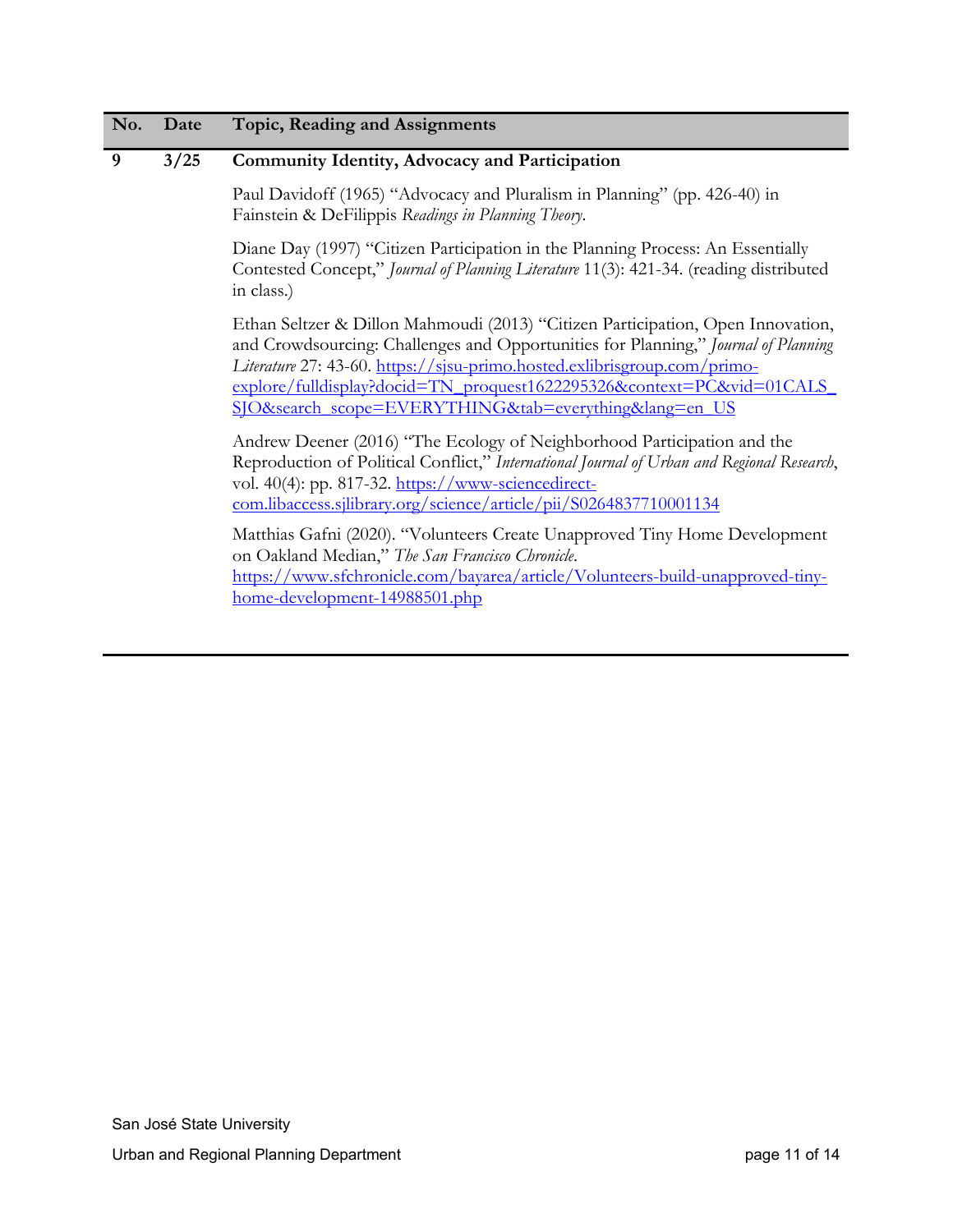#### **10 4/1** SJSU Spring Break

**This week, take a look at some examples and methodological writings about community-based research, all available in a module on Canvas:**

[Student work example:] Natalie Fakhreddine (2017) "Investigating Gentrification and Exclusion in Bay View Hunters Point." SJSU student term paper, URBP 233. Available on Canvas.

[Student work example:] Brandon Wofford-Asuncion (2017) "The Excelsior: Growing Pains of Being Ever Upward. Investigating Gentrification and Exclusion in Bay View Hunters Point." SJSU student term paper, URBP 233. Available on Canvas.

Mario Luis Small (2006). *Villa Victoria: The Transformation of Social Capital in a Boston Barrio*. (Peruse this book enough to learn what it is about, see the approach, style, and findings, and also check out the excellent Methodological Appendix at the end.) eBook online via library: [https://sjsu-](https://sjsu-primo.hosted.exlibrisgroup.com/permalink/f/1cue0e3/01CALS_ALMA51439670130002901)

[primo.hosted.exlibrisgroup.com/permalink/f/1cue0e3/01CALS\\_ALMA514396701](https://sjsu-primo.hosted.exlibrisgroup.com/permalink/f/1cue0e3/01CALS_ALMA51439670130002901) [30002901](https://sjsu-primo.hosted.exlibrisgroup.com/permalink/f/1cue0e3/01CALS_ALMA51439670130002901)

Gordon Douglas (2012) "Cultural Expectations and Urban Development," *Sociological Perspectives* vol. 55(1): pp. 213-36. [https://sjsu](https://sjsu-primo.hosted.exlibrisgroup.com/primo-explore/fulldisplay?docid=TN_wos000304049400011&context=PC&vid=01CALS_SJO&search_scope=EVERYTHING&tab=everything&lang=en_US)[primo.hosted.exlibrisgroup.com/primo](https://sjsu-primo.hosted.exlibrisgroup.com/primo-explore/fulldisplay?docid=TN_wos000304049400011&context=PC&vid=01CALS_SJO&search_scope=EVERYTHING&tab=everything&lang=en_US)[explore/fulldisplay?docid=TN\\_wos000304049400011&context=PC&vid=01CALS](https://sjsu-primo.hosted.exlibrisgroup.com/primo-explore/fulldisplay?docid=TN_wos000304049400011&context=PC&vid=01CALS_SJO&search_scope=EVERYTHING&tab=everything&lang=en_US) [\\_SJO&search\\_scope=EVERYTHING&tab=everything&lang=en\\_US](https://sjsu-primo.hosted.exlibrisgroup.com/primo-explore/fulldisplay?docid=TN_wos000304049400011&context=PC&vid=01CALS_SJO&search_scope=EVERYTHING&tab=everything&lang=en_US)

Andrew Deener (2016) "The Ecology of Neighborhood Participation and the Reproduction of Political Conflict," *International Journal of Urban and Regional Research*, vol. 40(4): pp. 817-32. [https://www-sciencedirect](https://www-sciencedirect-com.libaccess.sjlibrary.org/science/article/pii/S0264837710001134)[com.libaccess.sjlibrary.org/science/article/pii/S0264837710001134](https://www-sciencedirect-com.libaccess.sjlibrary.org/science/article/pii/S0264837710001134)

Mario Luis Small (2009) "How Many Cases do I need?" (just read the 'First Scenario,' 'Second Scenario' and 'Alternatives,' pp. 11-27), *Ethnography* vol. 10(1). (Available on Canvas)

Peruse: *Social Explorer* website:<https://www.socialexplorer.com/> (look at some data for a neighborhood that interests you)

Peruse: *Anti-Eviction Mapping Project* website:<https://www.antievictionmap.com/>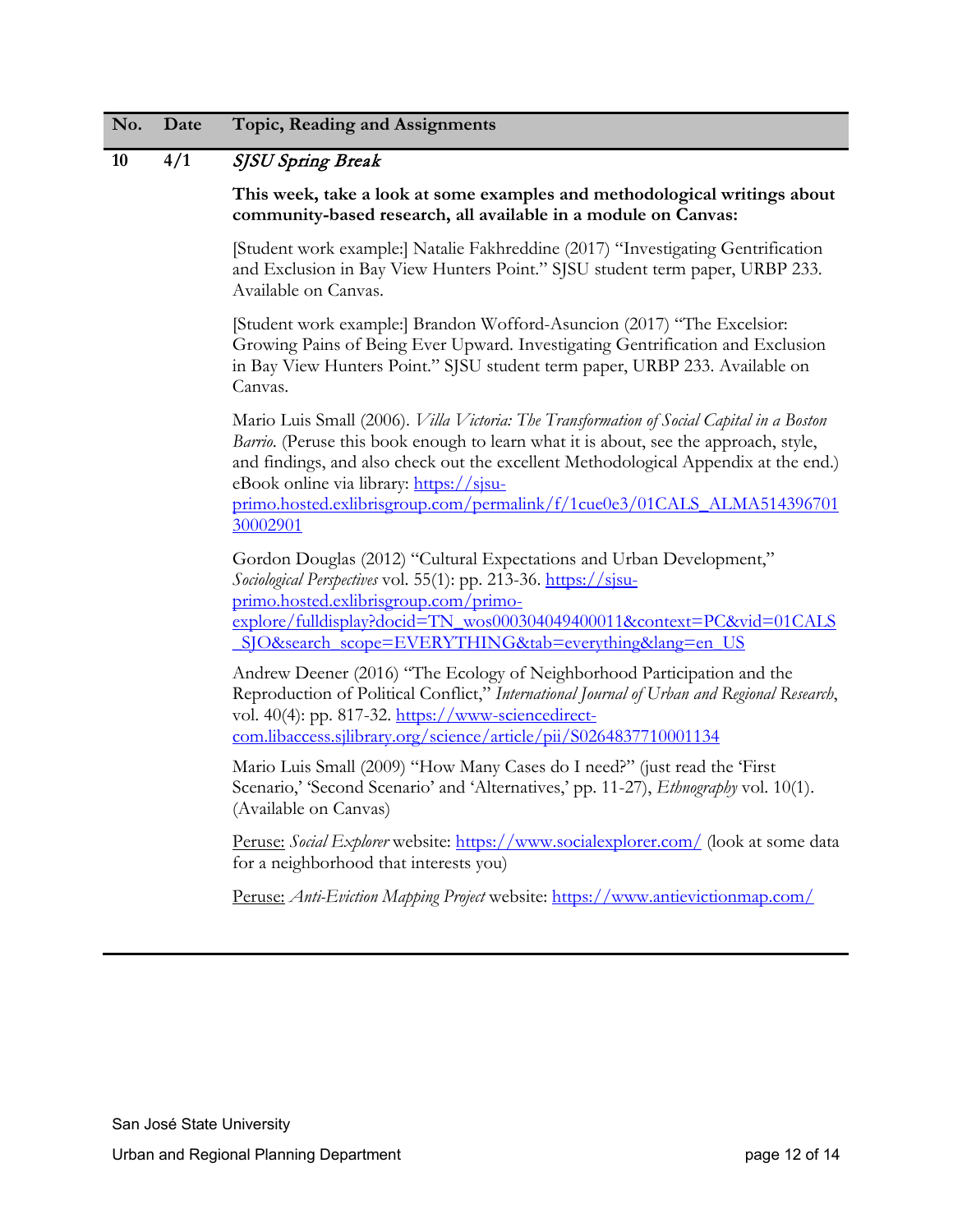#### **11 4/8 Exclusion and Isolation**

Mike Davis (2006 [1990]) "Fortress L.A." (pp. 221-64) in his *City of Quartz.* Ebook available via library: [https://sjsu](https://sjsu-primo.hosted.exlibrisgroup.com/permalink/f/1cue0e3/01CALS_ALMA71385144920002901)[primo.hosted.exlibrisgroup.com/permalink/f/1cue0e3/01CALS\\_ALMA713851449](https://sjsu-primo.hosted.exlibrisgroup.com/permalink/f/1cue0e3/01CALS_ALMA71385144920002901) [20002901](https://sjsu-primo.hosted.exlibrisgroup.com/permalink/f/1cue0e3/01CALS_ALMA71385144920002901)

Christopher Ingraham (2016) "The Astonishing Human Potential Wasted on Commutes," *The Washington Post*. [https://www.washingtonpost.com/news/wonk/wp/2016/02/25/how-much-of](https://www.washingtonpost.com/news/wonk/wp/2016/02/25/how-much-of-your-life-youre-wasting-on-your-commute/)[your-life-youre-wasting-on-your-commute/](https://www.washingtonpost.com/news/wonk/wp/2016/02/25/how-much-of-your-life-youre-wasting-on-your-commute/)

Listen online to the 2017 podcast episode "Ch. 3 How to Survive an Exodus" from KQED's *American Suburb* podcast (click here and scroll to Ch. 3): <https://www.npr.org/podcasts/552484922/american-suburb>

Jugal K. Patel, Tim Arango, Anjali Singhvi & Jon Huang (2019) "Black, Homeless, and Burdened by LA's Legacy of Racism," *The New York Times*. [https://www.nytimes.com/interactive/2019/12/22/us/los-angeles-homeless](https://www.nytimes.com/interactive/2019/12/22/us/los-angeles-homeless-black-residents.html)[black-residents.html](https://www.nytimes.com/interactive/2019/12/22/us/los-angeles-homeless-black-residents.html)

Eric Klinenberg (2019). Introduction, Ch. 1, and Ch. 2 in his *Palaces for the People.*

#### **12 4/15 Disaster and Resilience | \*Special Event: Robert Olshansky on Community Relocation after Disaster**

Robert B. Olshansky (2018) "Recovery After Disasters: How Adaptation to Climate Change will Occur," Ch. 12 (pp. 195-207) in C. Murphy, P. Gardoni & R. McKim (eds.) *Climate Change and Its Impacts: Risks and Inequalities.* Springer. (reading distributed in class.)

Ivis García, Robert B. Olshansky & David Carrasquillo (2019) "Puerto Rico Lurches Toward Recovery," *Planning Magazine* (APA). Online: <https://www.planning.org/planning/2019/aug/puertoricorecovery/>

Klinenberg (2019). Ch. 3 and Ch 4 in his *Palaces for the People.*

#### **13 4/22 Social Infrastructure | \*Special Event: Eric Klinenberg on Palaces for the People**

Finish Klinenberg (2019) Chs. 5, 6 and Conclusion from his *Palaces for the People.*

Also check out the new San Francisco Civic Center plan:<https://civiccentersf.org/> And here's a blog post about it: [https://sf.curbed.com/2019/3/6/18244889/civic](https://sf.curbed.com/2019/3/6/18244889/civic-center-plaza-fountain-plans-planning-changes-details)[center-plaza-fountain-plans-planning-changes-details](https://sf.curbed.com/2019/3/6/18244889/civic-center-plaza-fountain-plans-planning-changes-details)

San José State University

Urban and Regional Planning Department **page 13 of 14** and 13 of 14